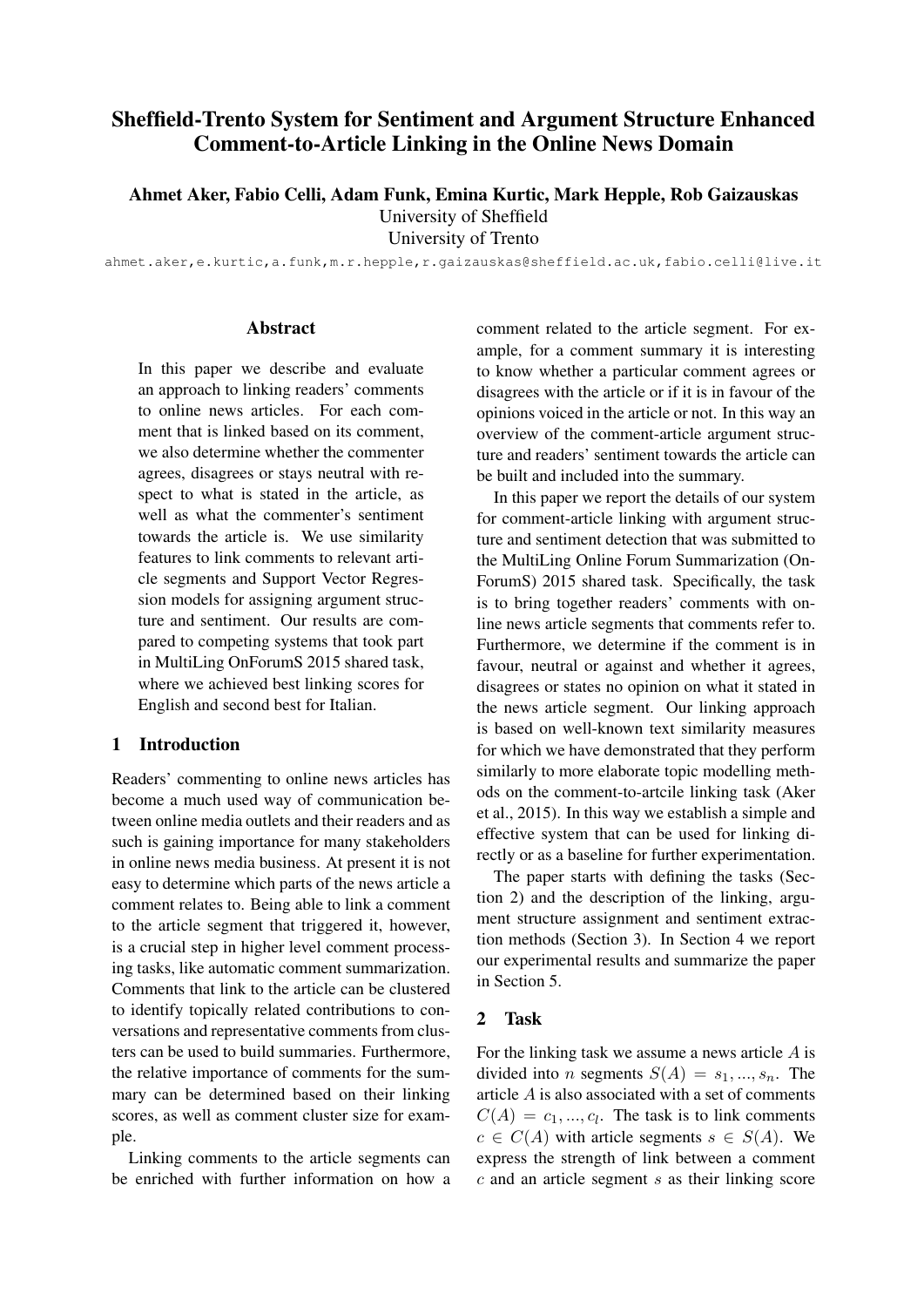$(Score)$ . A comment c and an article segment s are linked if and only if their *Score* exceeds a threshold, which we experimentally optimized. Score has the range  $[0, 1]$ , 0 indicating no linking and 1 defining a strong link.

For argument structure detection, we assign each segment-comment pair (s, c) to *agree*, *disagree* or *neutral* categories. Likewise, the sentiment assignment classifies the segment-comment pairs as *in favour*, *against* and *indifferent*.

## 3 Method

#### 3.1 Linking

For linking comments and news article sentences we use the method described in (Aker et al., 2015) that involves an initial linking of all comments that include quotations and a secondary step, in which similarity metric linking is performed for all comments without quotes. Some comments directly quote article segments verbatim, therefore explicitly linking comments to article segments. To account for this, we consider a comment and an article sentence linked if their quotation score (quoteScore) exceeds a threshold. Otherwise, a similarity score is computed and articles are linked if their similarity score is above a threshold. Each metric is computed based on the comment  $c \in$  $C(A)$  and a segment  $s \in S(A)$  as input. We pair every segment from  $S(A)$  with every comment from  $C(A)$ . With this set up we are able to link one-to-many comments with one segment and also one-to-many segments with a particular comment, which implements an *n* to *m* commentsegment linking schema.

The articles and comments are pre-processed before these two linking steps are performed. For preprocessing, we first split the news article into segments. We treat each article sentence as a segment and group each comment into a single unit regardless of the number of sentences it contains, although the shared task allowed comments to be split into single sentences, so only parts of comments could be linked to the article sentences. When our linking approach found a link between a sentence in the comment and an article sentence it also linked all the remaining sentences within the comment to the article sentence.

The pre-processing includes tokenization<sup>1</sup> and lemmatization, after which we either use words

with stop-word removal or terms to represent the article sentence and also each comment. Terms are extracted using the freely available term extraction tool *Tilde's Wrapper System for CollTerm*  $(TWSC)^2$  (Pinnis et al., 2012). We also record named entities (NEs) (shown in 5)) extracted from either article segments or comments.

The first linking step involves linking all comments that include quotes to the article sentences they quote. To determine whether a segment is quoted in the comment, we compute  $quoteScore = \text{len}(quote)/\text{len}(S)$  with *len*<sup>3</sup>. *len* returns the number of words of the given input and *quote* is a place holder for consecutive news article words found in the same order within the comment. If the *quoteScore* exceeds an experimentally set threshold of 0.5 (50% of consecutive article segment words are found in the same order within the comment), then the segment is regarded as quoted in the comment, the commentsegment pair is linked, their linking *Score* is set to *quoteScore* and no further linking features are considered. However, qualitative observations on random data portions have shown that only sentences longer than 10 words render meaningful quote scores, so we add this as an additional constraint.

If a comment does not contain a quote as described above, we compute the following features to obtain the value of the similarity score without considering the quote feature:

- Cosine: The cosine similarity (Salton and Lesk, 1968) computes the cosine angle between two vectors. We fill the vectors with terms/word frequencies extracted from the article segment/comment.
- Dice:

$$
dice = \frac{2 * len(I(S, C))}{len(S) + len(C)}
$$
 (1)

where  $I(S, C)$  is the intersection set between the terms/words in the segment and in the comment. *len* returns the number of entries in the given set.

<sup>&</sup>lt;sup>1</sup>For shallow analysis we use the OpenNLP tools: https://opennlp.apache.org.

<sup>&</sup>lt;sup>2</sup>TWSC uses POS-tag grammars to detect word collocations producing NP-like word sequences that we refer to as terms. Terms are extracted from the original version of the sentences, but words in the terms are replaced with their lemmas.

<sup>&</sup>lt;sup>3</sup>For this feature the original version, i.e., without preprocessing, of article segment and comment are used.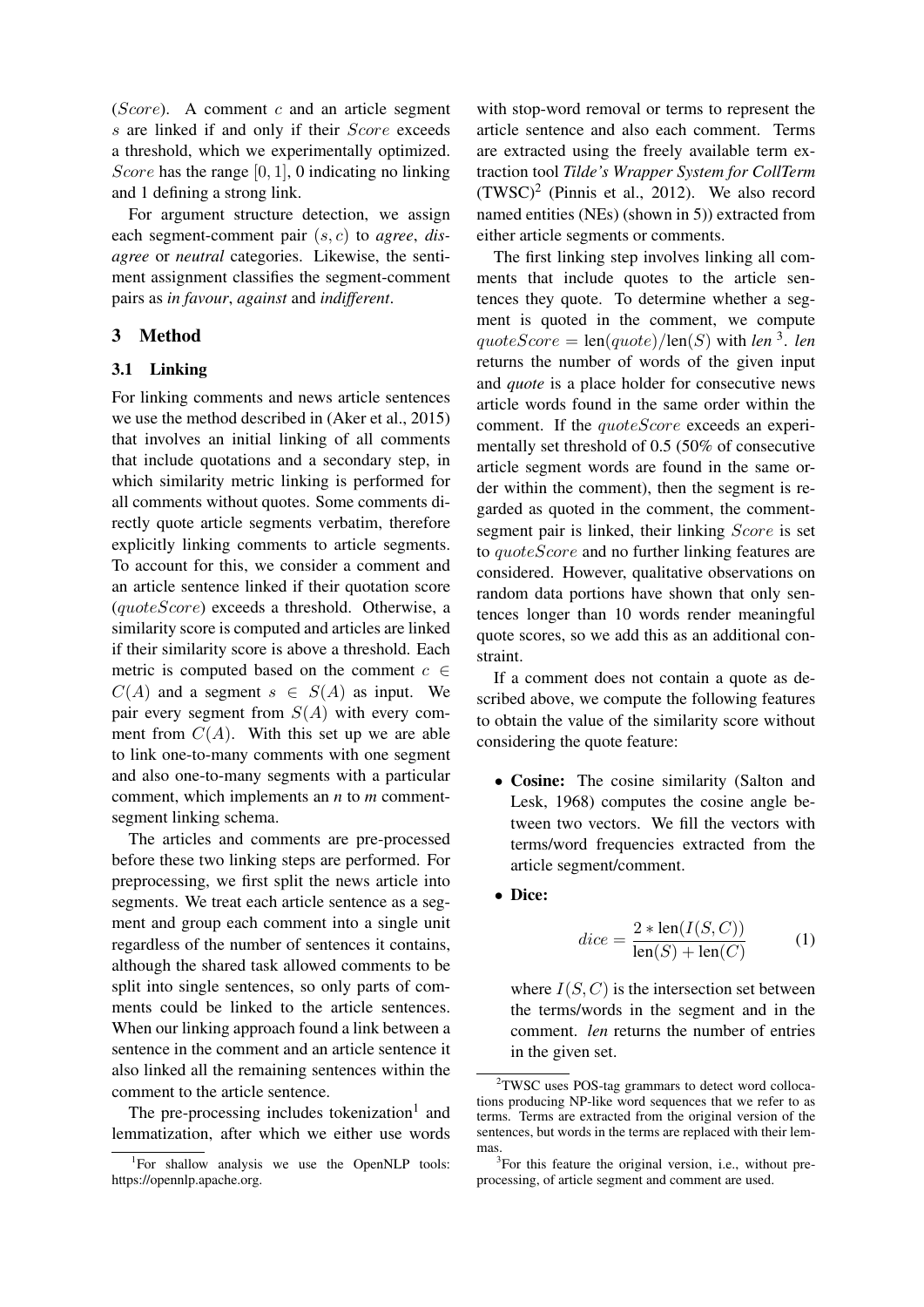• Jaccard:

$$
jaccard = \frac{\text{len}(I(S, C))}{\text{len}(U(S, C))}
$$
 (2)

where  $U(S, C)$  is the union set between the terms/words in the segment and comment.

• NE overlap:

$$
NE_{overlap} = \frac{\text{len}(I(S, C))}{\text{len}(U(S, C))}
$$
 (3)

where  $I(S, C)$  is the intersection set between the named entities (NEs) in the segment and in the comment and  $U(S, C)$  is the NEs union set.

• DISCO 1 + DISCO 2: *DISCO* (DIStributionally similar words using COoccurrences) assumes words with similar meaning occur in similar context (Kolb, 2009). Using large text collections such as the BNC corpora or Wikipedia, distributional similarity between words is computed by using a simple context window of size  $\pm 3$ words for counting co-occurrences. DISCO computes two different similarities between words: *DISCO1* and *DISCO2*. In DISCO1 when two words are directly compared for exact similarity DISCO simply retrieves their word vectors from the large text collections and computes the similarity according to Lin's information theoretic measure (Lin, 1998). DISCO2 compares words based on their sets of distributional similar words.

Using a linear function, we combine the scores of each of these features (*cosine* to *DISCO*) to produce a final similarity score for a commentsegment pair:

$$
Score = \sum_{i=1}^{n} feature_i * weight_i \qquad (4)
$$

where  $weight_i$  is the weight associated with the  $i<sup>th</sup>$  feature. The weights are trained based on linear regression using the Weka package. Obtaining training data requires manual effort and human involvement and is thus very expensive, while resulting in relatively small training data sets. We therefore automatically assemble training data by using comments with article quotes as a training data set.

To gather the training data, we downloaded 3,362 news articles along with their comments

from The Guardian news paper web site<sup>4</sup> over a period of two months (June-July 2014). Articles contained between 1 and 6,223 comments, averaging 425.95 (median 231.5) comments per article. Each article was split into sentences and for each of these sentences (containing at least 10 words) it was determined whether it is quoted in any of the comments as described above. In case the  $quoteScore$  was above 0.5 for a sentencecomment pair, the pair was included in the training set. Using this process we have extracted 43,300 sentence-comment pairs to use for training. For each pair, the similarity features listed in Section 3.1 were extracted. The  $quoteScore$  was used as the expected outcome. We also included 43,300 negative samples into the training data in order to present linear regression with the behavior of the features for wrong sentence-comment links. The negative samples were created by pairing every sentence containing at least 10 words of article  $X$  with every comment of article  $Y$ . In this way we pair comments with sentences of another article that have not originally triggered the comments. Similar to the positive samples, the quote score was taken as the expected outcome. However, unlike the positive samples, the *quoteScore* threshold of 0.5 was not applied for the negative samples.

## 3.2 Prediction of agreement/disagreement relations.

We trained the system for agreement/disagreement on 2260 comments extracted from CorEA (Celli et al., 2014), an Italian news blog corpus manually annotated with agreement/disagreement labels. The labels are numerical and can be: "agreement" (1), "disagreement" (-1) and "neutral" (0). We eliminated the non-applicable cases, annotated as "NA" in CorEA. In the dataset we used there are 1000 disagreement, 783 agreement and 215 neutral labels. The reported inter-annotator reliability for the annotion of the 3 labels is *k*=0.6 (Fleiss et al., 1981).

The CorEA corpus is in Italian, but we trained a cross-language model, extracting a vector of 84 shallow statistical dimensions about text encoding, characters, ngrams, punctuation, numbers, parentheses, uppercases, lowercases, word freq, word length, string similarity, emoticons, parentheses, tf\*idf, similarity of uppercase words and sine of

<sup>4</sup>http://theguardian.com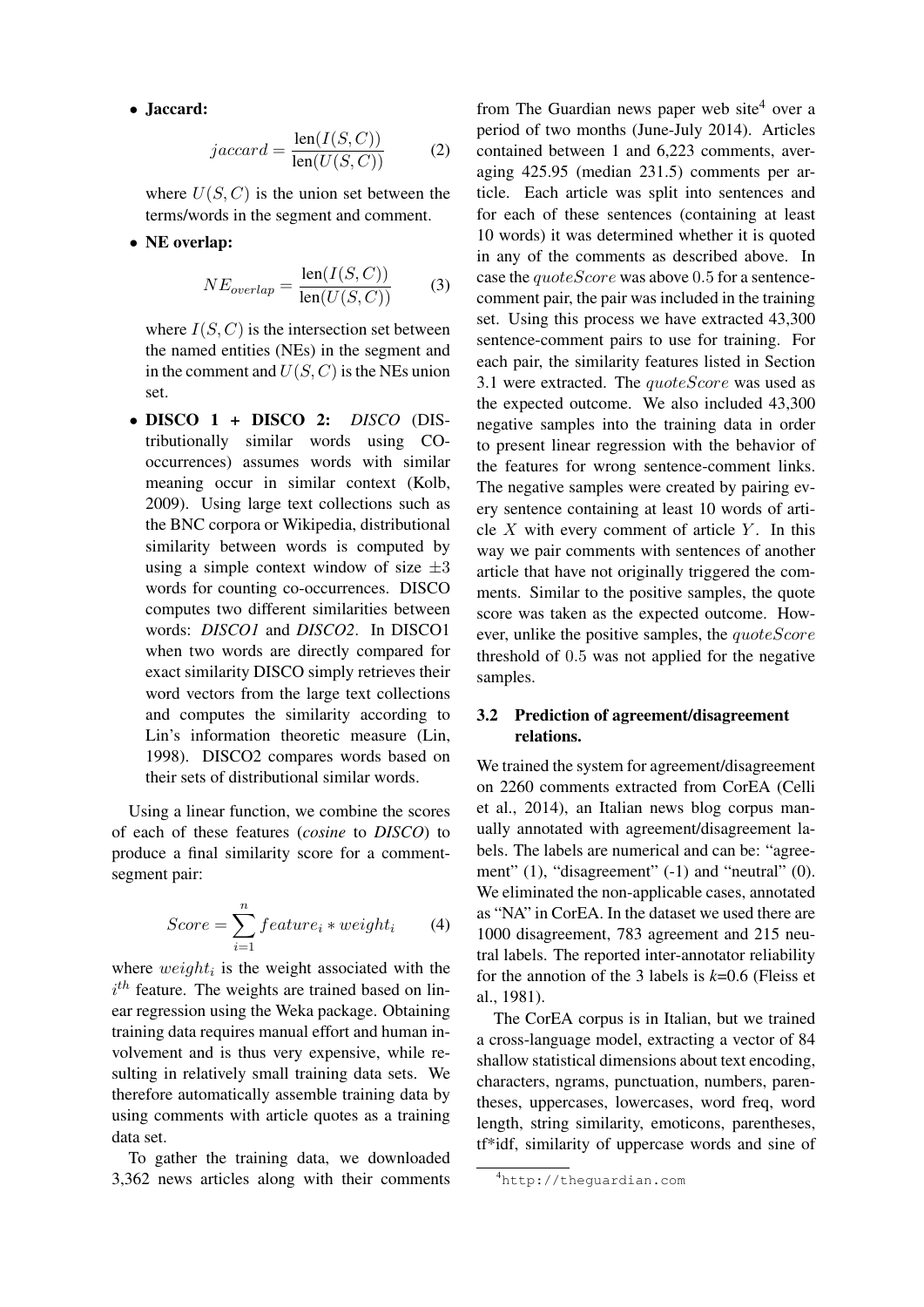| weight    | feature                                           |
|-----------|---------------------------------------------------|
| $-0.3834$ | mentions/charachter ratio                         |
| $+0.4619$ | internal-punctuation ratio                        |
| $-0.2585$ | apices ratio                                      |
| $-0.6137$ | char-word ratio                                   |
| $+0.5489$ | uppercase initial unique words ratio              |
| $-0.7739$ | median of the similarity score of Uppercase words |
| $-0.2561$ | mean sine of paired word frequency                |

Table 1: Selected features.

the frequency of word pairs. We normalized all the features and trained the system using a 66% of the data and tested it on 33%, We performed feature selection seearching for the subset of features with the highest individual predictive ability and the lowest degree of redundancy (Hall and Smith, 1998). We trained a Support Vector Regressor (Shevade et al., 2000) and obtained a Mean Absolute Error (MAE) of 0.42 over a majority baseline (score mean) of 0.44. The selected features and the weights in the SVM are reported in Table 1. The system has not been tested on English.

#### 3.3 Prediction of sentiment relations

As a baseline for this system we used an existing GATE pipeline that combines named entity recognition, event detection, and sentiment detection (Maynard and Funk, 2012; Maynard et al., 2014). This tool was originally developed in the ARCOMEM project; to use it in SENSEI, we embedded it in a Java component specially developed to interact with the SENSEI document repository. The wrapped component polls the repository for batches of documents that have not yet been processed by it, runs the GATE pipeline over them, and adds selected annotation sets and document features back to the same repository documents; it also sets a "flag" feature on them so they do not get processed again by this tool. The wrapper is configurable using an external JSON file which specifies the GATE pipeline to run as well as the annotation sets and document feature to feed back to the repository. The software "wrapper" will therefore be re-usable for other work in SENSEI using GATE applications.

#### 4 Evaluation

The performance of our system (*USFD UNITN*) was evaluated within the MultiLing 2015 Online Forum Summarization (OnForumS) task and reported relative to a baseline system and 3 further competing systems. The evaluation was performed with English and Italian data, and the pre-

| Participant and run | Precision score |
|---------------------|-----------------|
| <b>BASE-overlap</b> | 0.928           |
| USFD_UNITN-run2     | 0.892           |
| JRC-run1            | 0.857           |
| $UWB$ -run $1$      | 0.851           |
| JRC-run2            | 0.8291          |
| USFD_UNITN-run1     | 0.818           |
| <b>BASE-first</b>   | 0.738           |
| $CIST$ -run $2$     | 0.709           |
| $CIST$ -run1        | 0.702           |

Table 2: MultiLing OnForumS 2015's results for the linking task - English

| Precision score |
|-----------------|
| 0.990           |
| 0.988           |
| 0.974           |
| 0.915           |
| 0.896           |
| 0.891           |
| 0.884           |
| 0.881           |
| 0.859           |
|                 |

Table 3: MultiLing OnForumS 2015's results for the argument structure detection task - English

cision results are reported for linking (Tables 2 and 5), sentiment(Tables 4) and argument structure (Tables 3) detection.

Each participant was allowed to submit two runs. Our runs differed in how we set a threshold for linking similarity. The first run was set to a lower threshold (i.e. the Score in equation 4 was set to 0.3). Anything below this threshold was not linked. In the second run the threshold was set to 0.5. For English both our runs were evaluated. However, for Italian our second run with the threshold 0.5 was not considered. Furthermore, for Italian, we submitted no argument structure and sentiment detection modules.

For linking task in English our second run achieved 89% precision and outperformed all competing systems apart form the overlap baseline. Our first run (run with the 0.3 threshold) achieved 82% precision and came 5th. For Italian our first and only run got the 2nd position scoring 20% precision. Our best precision result for argument structure assignment is 0.89, which is the 6th place among all competing systems. On the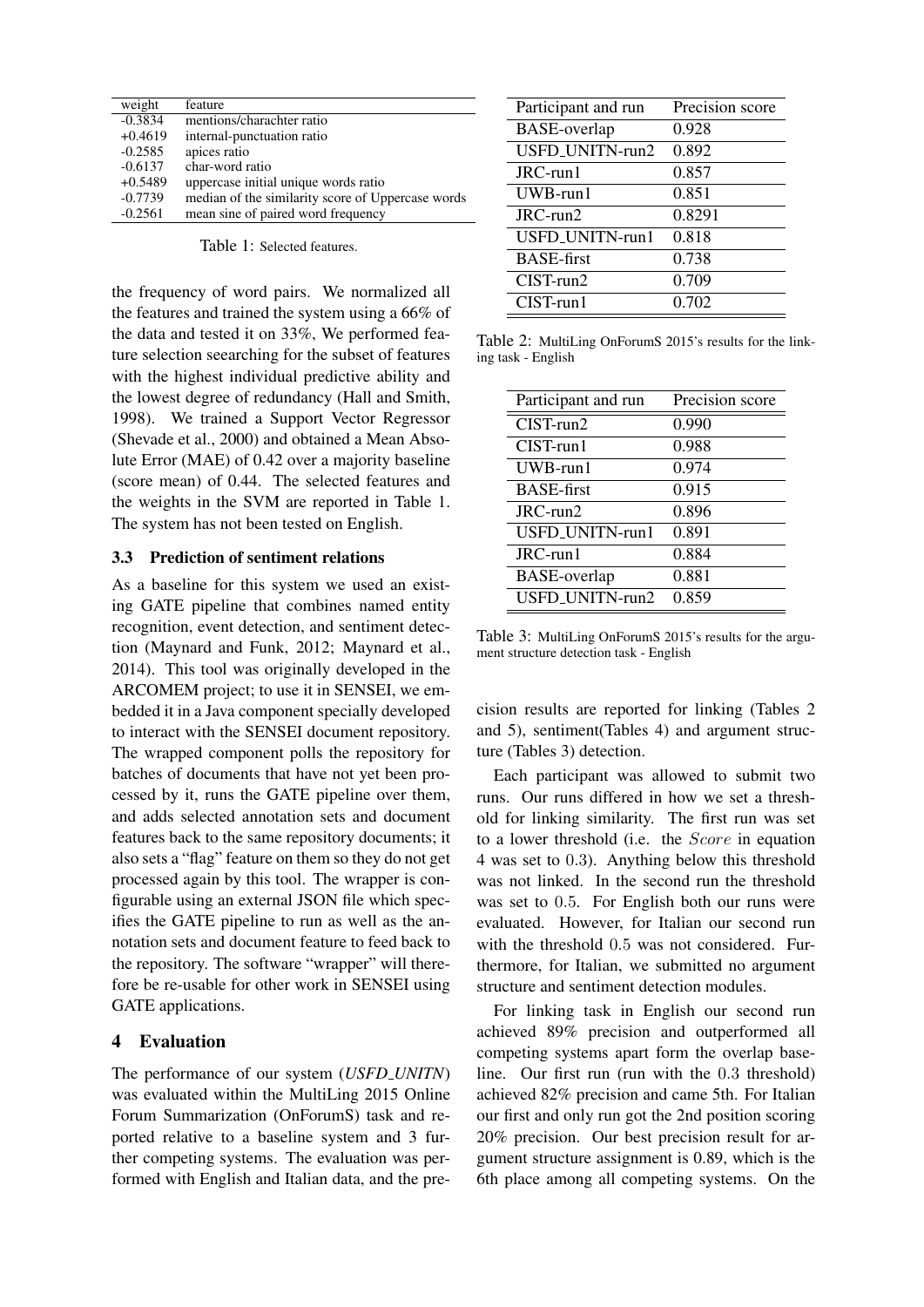| Participant and run | Precision score |
|---------------------|-----------------|
| $CIST$ -run $1$     | 0.946           |
| $CIST$ -run $2$     | 0.933           |
| <b>BASE-first</b>   | 0.927           |
| <b>BASE-overlap</b> | 0.922           |
| $UWB$ -run $1$      | 0.897           |
| JRC-run2            | 0.895           |
| USFD_UNITN-run2     | 0.885           |
| USFD_UNITN-run1     | 0.880           |
| JRC-run1            | 0.874           |

Table 4: MultiLing OnForumS 2015's results for the sentiment assignment task - English

| Participant and run | Precision score |
|---------------------|-----------------|
| <b>BASE-overlap</b> | 0.590           |
| $UWB$ -run $1$      | 0.25            |
| USFD_UNITN-run1     | 0.2             |
| JRC-run1            | 0.152           |
| $CIST$ -run $1$     | 0.084           |
| $CIST$ -run $2$     | 0.33            |
| <b>BASE-first</b>   | 0.010           |

Table 5: MultiLing OnForumS 2015's results for the linking task - Italian

sentiment assignment task the best precision we achieve is 0.88, substantially lower than that of the best performing system (0.94).

## 5 Conclusion

In this paper we report the details of the Sheffield-Trento system for argument structure and sentiment enhanced comment-to-article linking in the online news domain for English and Italian. The system links readers' comments to news article sentences that triggered them and is based on a combination of quotation detection and a combined similarity computation between comment and article sentence. In addition argument structure (agreement, disagreement, neutral) and sentiment (in favour, agianst, indifferent) are assigned to comment-article sentence pairs. The system has been evaluated within the MultiLing 2015 Online Forum Summarization (OnForumS) shared task. For the linking task in English our system outperforms all other competing systems. However, for Italian linking as well as for argument structure and sentiment assignment in both languages, there is a substantial scope for improvement compared to other systems that participated in the shared task.

### Acknowledgements

The research leading to these results has received funding from the European Union - Seventh Framework Program (FP7/2007-2013) under grant agreement n610916 SENSEI

## References

- Ahmet Aker, Emina Kurtic, Mark Hepple, Rob Gaizauskas, and Giuseppe Di Fabbrizio. 2015. Tcomment-to-article linking in the online news domain. In *Proceedings of the SigDial*.
- Fabio Celli, Giuseppe Riccardi, and Arindam Ghosh. 2014. Corea: Italian news corpus with emotions and agreement. In *Proceedings of CLIC-it 2014*, pages 98–102.
- Joseph L Fleiss, Bruce Levin, and Myunghee Cho Paik. 1981. The measurement of interrater agreement. *Statistical methods for rates and proportions*, 2:212–236.
- Mark A Hall and Lloyd A Smith. 1998. *Practical feature subset selection for machine learning*. Springer.
- Peter Kolb. 2009. Experiments on the difference between semantic similarity and relatedness. In *Proceedings of the 17th Nordic Conference on Computational Linguistics-NODALIDA09*.
- Dekang Lin. 1998. Automatic retrieval and clustering of similar words. In *Proceedings of the 36th Annual Meeting of the Association for Computational Linguistics and 17th International Conference on Computational Linguistics-Volume 2*, pages 768– 774. Association for Computational Linguistics.
- Diana Maynard and Adam Funk. 2012. Automatic detection of political opinions in tweets. In *The semantic web: ESWC 2011 workshops*, pages 88–99. Springer.
- Diana Maynard, Gerhard Gossen, Adam Funk, and Marco Fisichella. 2014. Should i care about your opinion? detection of opinion interestingness and dynamics in social media. *Future Internet*, 6(3):457–481.
- Mārcis Pinnis, Nikola Ljubešić, Dan Ştefănescu, Inguna Skadiņa, Marko Tadić, and Tatiana Gornostay. 2012. Term extraction, tagging, and mapping tools for under-resourced languages. In *Proceedings of the 10th Conference on Terminology and Knowledge Engineering (TKE 2012), June*, pages 20–21.
- G. Salton and M. Lesk, E. 1968. Computer evaluation of indexing and text processing. In *Journal of the ACM*, volume 15, pages 8–36, New York, NY, USA. ACM Press.